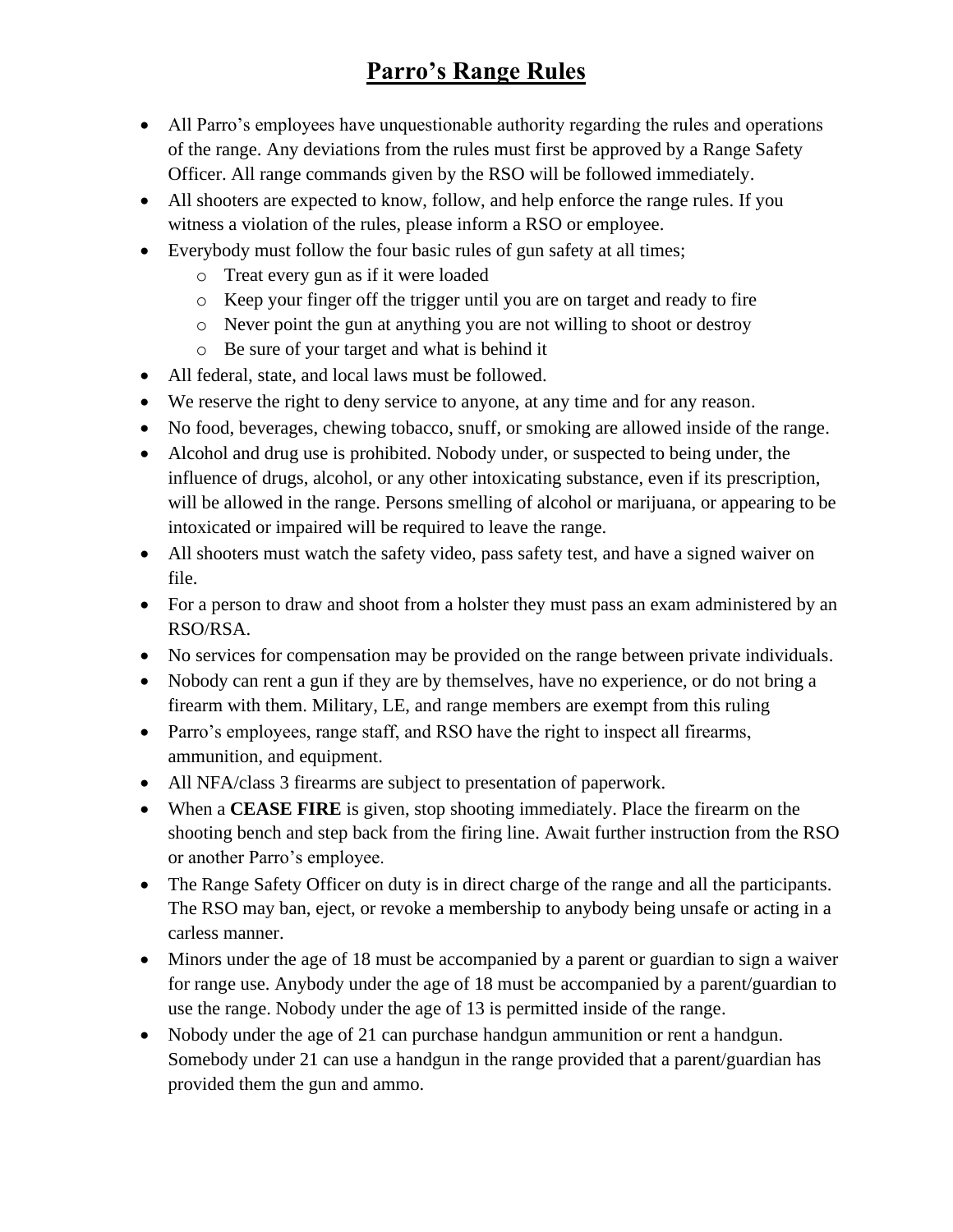- Driver's license will be held as collateral on all rental firearms.
- All Parro's rental firearms can only be used with ammo purchased with the rented firearm.
- Only use the correct ammunition for your firearm. It is your responsibility to make sure the firearm is safe to operate and to know how to operate it safely.
- All ammunition is subject to a magnet check. Ammo that sticks to a magnet is not allowed on the range. This includes, but not limited to, steel core, steel jacketed, armor piercing, incendiary, or tracer ammunition. Aluminum cased ammo is also not allowed on the range.
- The following ammunition is not permitted for use in the range;
	- o Handloads/Reloads
	- o Blackpowder/Muzzleloader
	- o BB/Airsoft
	- o Shotguns firing birdshot (only Buckshot and slugs may be used)
- Remanufactured ammo is acceptable if produced by a licensed manufacturer with insurance, such as Freedom Munitions, Bullseye, Black Hills, etc.
- All firearms entering or leaving the range must be unloaded and cased. A holstered pistol is considered cased. You may not handle a firearm until you are in your lane or under the direct supervision of a Parro's employee.
- Dry fire is only permitted on the lane while pointing downrange. Do not handle firearms or magazines off the firing line.
- Eye and ear protection are always required in the range. Place eye and ear protection on before entering the first door to the range.
- Do not pick up brass off the ground. Push it forward of the firing line. Do not throw brass in the garbage can.
- Any equipment or personal items left in the range are at the owner's risk. Parro's is not responsible for lost or stolen items.
- Two people maximum allowed per lane. Only one person may fire at a time from the shooting lane.
- Do not exchange or transfer firearms from lane to lane unless they are unloaded and cased.
- Un-aimed or un-controlled fire is strictly prohibited. This can include rapid fire. You are responsible for any damages to the range equipment and damages may result in repair fines. RSO may ask you to leave or revoke memberships if damages occur.
- Targets must be hung at an appropriate height to ensure the fired rounds impact the backstop and not the floor or ceiling. This can be easily achieved by ensuring the target is level with the muzzle of the firearm
	- o Shoot from the center of the bay
	- o No prone shooting
	- o Rifle/Pistol rests can be used off the bench